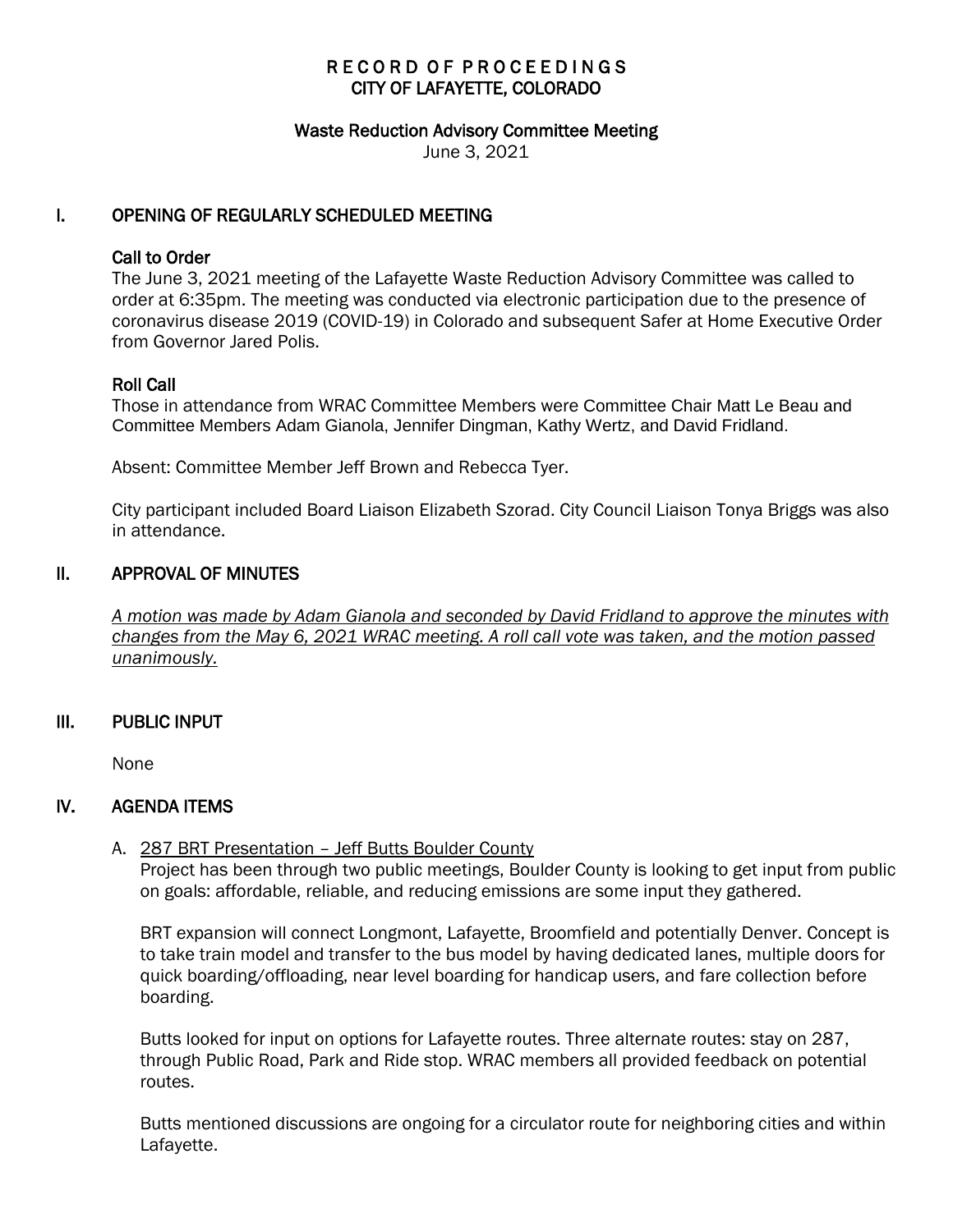WRAC Meeting June 3, 2021 Page 2

For more involvement: Committee Members can visit boco.org/287planning.

- B. Staff Updates
- a. Boulder County Grant:

PACE: PACE will be making a job offer in the next week. Individual hired will focus on small, and minority owned businesses. Possibility of a \$1000 incentive for the first 10 small businesses participate.

Greenhouse Gas Inventory: Will move forward with a GHG inventory using 2019 data. Finalizing the scope of work. Szorad receiving support from LESAC on timeline.

Neighborhood Sustainability Program Exploration: Szorad developed a job description for a Sustainability Intern to conduct the research and feasibility study for a Neighborhood Sustainability Program. No timeline for when the job will be available for interested individuals to apply. Szorad to share finalized job description with interested Committee Member for feedback.

- b. PAYT Updates: Szorad is exploring the possibility of a contract extension with Republic. Szorad in finalizing license application for solid waste haulers. Application will be electronic to reduce paper waste. Community Compost Giveaway Event will be hosted in September. Event details are still being worked on. Republic will communicate with residents once event details are finalized.
- c. 2021 IECC Code: City did not receive DOLA Grant, looking at alternatives to proceed with a regional approach to adopting the 2021 IECC Building Codes.
- d. Multi-modal Transportation Plan Introductory Meeting will be held June 24 at 7pm.
- C. Other Business
	- a. WRAC Vacancies: currently have five regular members and 2 vacant member spots open.
		- a. Kathy Wurtz was voted unanimously to become a regular member. Jenn Dingman and Matt LeBeau will be recommended to Council on June 15.
	- b. WRAC Retreat: Szorad to send Doodle Poll to Committee to determine date in late June for Retreat.
	- c. Front Range Waste Diversion Grant: Szorad presented several ideas regarding outreach and education to apply for. Top choice: multi-family and mobile home park program to increase recycling and organics participation. Dingman will support Szorad in program development with Eco-Cycle. Fridland brought up the option of the mini grant, Szorad is looking into options.
	- d. Lost and Found: Art with Found Objects: Szorad and Le Beau to take lead on judging applicants and will put together a Sustainability Presentation.